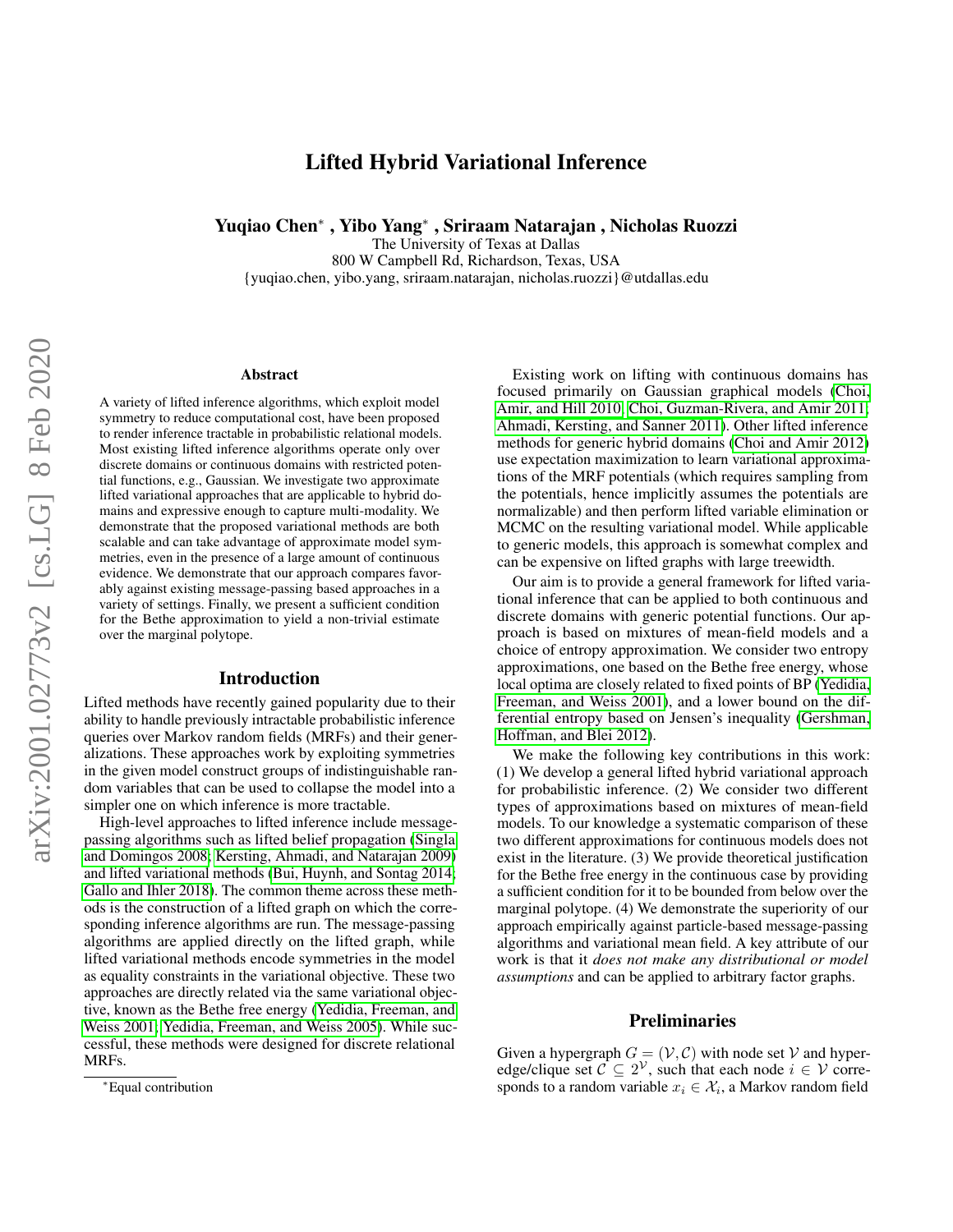(MRF) defines a joint probability distribution

$$
p(x) = \frac{1}{\mathcal{Z}} \prod_{c \in \mathcal{C}} \psi_c(x_c),\tag{1}
$$

where each  $\psi_c : \prod_{i \in c} \mathcal{X}_i \to \mathbb{R}_{\geq 0}$  is a non-negative potential function associated with a clique c in C, and  $\mathcal Z$  is a normalizing constant that ensures  $p$  is a probability density. In this work, we consider hybrid MRFs that may contain both discrete and continuous random variables, so that  $\mathcal{X}_i$  may either be finite or uncountable. For example, if all of the variables have continuous domains and the product of potential functions is integrable, then the normalization constant exists, e.g.,  $\mathcal{Z} \triangleq \int_{x \in \prod_{i \in \mathcal{V}} \mathcal{X}_i} \prod_{c \in \mathcal{C}} \psi_c(x_c) < \infty$ . The hypergraph G is often visualized as a factor graph that has vertices for both the cliques/factors and the variables, with an edge joining the factor node for clique c to the variable node i if  $i \in c$ .

We consider two probabilistic inference tasks for a given MRF: (1) marginal inference, i.e., computing the marginal probability distribution  $p(x_A)$  of a set of variables  $A \subseteq V$ , a special case of which is computing the partition function  $\mathcal Z$ when  $A = V$  and (2) maximum a posteriori (MAP) inference, i.e., computing a mode arg  $\max_x p(x_A)$  of the distribution  $p(x_A)$ . In many applications, we will be given observed values  $\hat{x}_{\mathcal{B}}$  for a set of variables  $\mathcal{B} \subseteq \mathcal{V}$ , and the corresponding conditional marginal / MAP inference tasks involve computing  $p(x_{\mathcal{A}}|\hat{x}_{\mathcal{B}})$  instead of  $p(x_{\mathcal{A}})$ .

#### Variational Inference

Variational inference (VI) solves the inference problem approximately by minimizing some divergence measure D, often chosen to be the Kullback-Leibler divergence, between distributions of the form [\(1\)](#page-1-0) and a family of more tractable approximating distributions  $Q$ , to obtain a surrogate distribution  $q^* \in \arg\min_{q \in \mathcal{Q}} D(q, p)$ .

The set  $Q$  is typically chosen to trade-off between the computational ease of inference in a surrogate model  $q$  and its ability to model complex distributions. When  $D$  is the KL divergence, the optimization problem is equivalent to minimizing the variatinoal free energy.

$$
\mathcal{F}(q) := D_{KL}(q||p) - \log \mathcal{Z}
$$

$$
= -\sum_{c \in \mathcal{C}} \mathbb{E}_{q}[\psi_c] - \mathbb{H}[q],
$$

where  $\mathbb{H}[q]$  denotes the entropy of the distribution q. Assuming one can find a  $q^* \in \arg\min_q \mathcal{F}(q)$ , the *simpler* model  $q^*$  can be used as a surrogate for inference. One of the most common choices for  $Q$  is the mean-field approximation in which  $Q$  is selected to be the set of completely factorized distributions. This choice is popular as the optimization problem is relatively easy to solve for distributions of this form.

### Lifted Probabilistic Inference via Color Passing

Lifted inference exploits symmetries that exist in the MRF in order to reduce the complexity of inference. This is typically done by grouping symmetric variables or cliques together into a single super variable/clique and then tying together the corresponding marginals of all variables in the same super

<span id="page-1-0"></span>variable/clique [\(Bui, Huynh, and Sontag 2014\)](#page-7-2). Detecting symmetries can be done by using either a top-down [\(Singla](#page-7-0) [and Domingos 2008\)](#page-7-0) or bottom-up [\(Kersting, Ahmadi, and](#page-7-1) [Natarajan 2009\)](#page-7-1) approach. We use the color passing (CP) algorithm [\(Kersting, Ahmadi, and Natarajan 2009\)](#page-7-1), a bottomup approach that can be applied to arbitrary MRFs. In CP, all variable and factor nodes are initially clustered based on domain/evidence and the potential functions. Variables with the same domain or with the same evidence value  $v$  will be assigned a same color. Each clique node stacks the color of its neighboring nodes in order, appends its own color, and forms a new color. Each variable node collects its neighboring cliques' colors and is assigned a new color. The process is repeated until the colors converge. The color information can be considered as neighborhood structure information and grouping nodes with the same color can be used to compress the graph. In this work, we use the notation  $\#(\mathfrak{c})$  and  $\#(\mathfrak{i})$  to denote the number of factor nodes in a super factor c and the number of variable nodes in super variable i, respectively.

# Proposed Approaches

Our goal is to develop a distribution-independent, modelagnostic hybrid lifted inference algorithm that can operate on an arbitrary factor graph. To overcome the severe limitations of unimodal variational distributions, e.g., mean-field models, in the hybrid setting, we choose our approximate family Q to be a family of mixture distributions, and following [\(Jaakkola and Jordan 1998\)](#page-7-10) and [\(Gershman, Hoffman,](#page-7-9) [and Blei 2012\)](#page-7-9), we require each mixture component to fully factorize<sup>[1](#page-1-1)</sup>. Specifically,

<span id="page-1-2"></span>
$$
q(x) = \sum_{k=1}^{K} w_k q^k(x) = \sum_{k=1}^{K} w_k \prod_i q_i^k (x_i | \eta_i^k), \quad (2)
$$

where K is the number of mixture components,  $w_k \geq 0$  is the weight of the  $k^{th}$  mixture (a shared parameter across all marginal distributions), and  $\sum_{k=1}^{K} w_k = 1$ . Each  $q_i^k(x_i) \triangleq$  $q_i^k(x_i; \eta_i^k)$  is some valid distribution with parameters  $\eta_i^k$ , e.g., a Gaussian or Beta distribution in the continuous case and a Categorical distribution in the discrete case.

### Entropy Approximations

Ideally, we would find the appropriate model parameters  $\eta$ and w by directly minimizing the KL divergence. Unfortunately, the computation of the entropy  $\mathbb{H}[q]$  is intractable for arbitrary variational distributions of the form [\(2\)](#page-1-2). A notable exception is the case with  $K = 1$ , which is equivalent to the naïve mean-field approximation. In the general case, we consider two tractable entropy approximations: one based on the Bethe free energy approximation from statistical physics and one based on Jensen's inequality.

The Bethe Entropy:  $\mathbb{H}_B$  approximates  $\mathbb H$  as if the graph  $G$  associated with  $p$  were tree-structured:

$$
\mathbb{H}_{\mathrm{B}}[q] \triangleq \sum_{c \in \mathcal{C}} \mathbb{H}[q_c] + \sum_{i \in \mathcal{V}} (1 - |nb(i)|) \mathbb{H}[q_i],
$$

<span id="page-1-1"></span><sup>&</sup>lt;sup>1</sup>Note that this assumption is mainly for efficiency. Our approach does not require this assumption for effectiveness.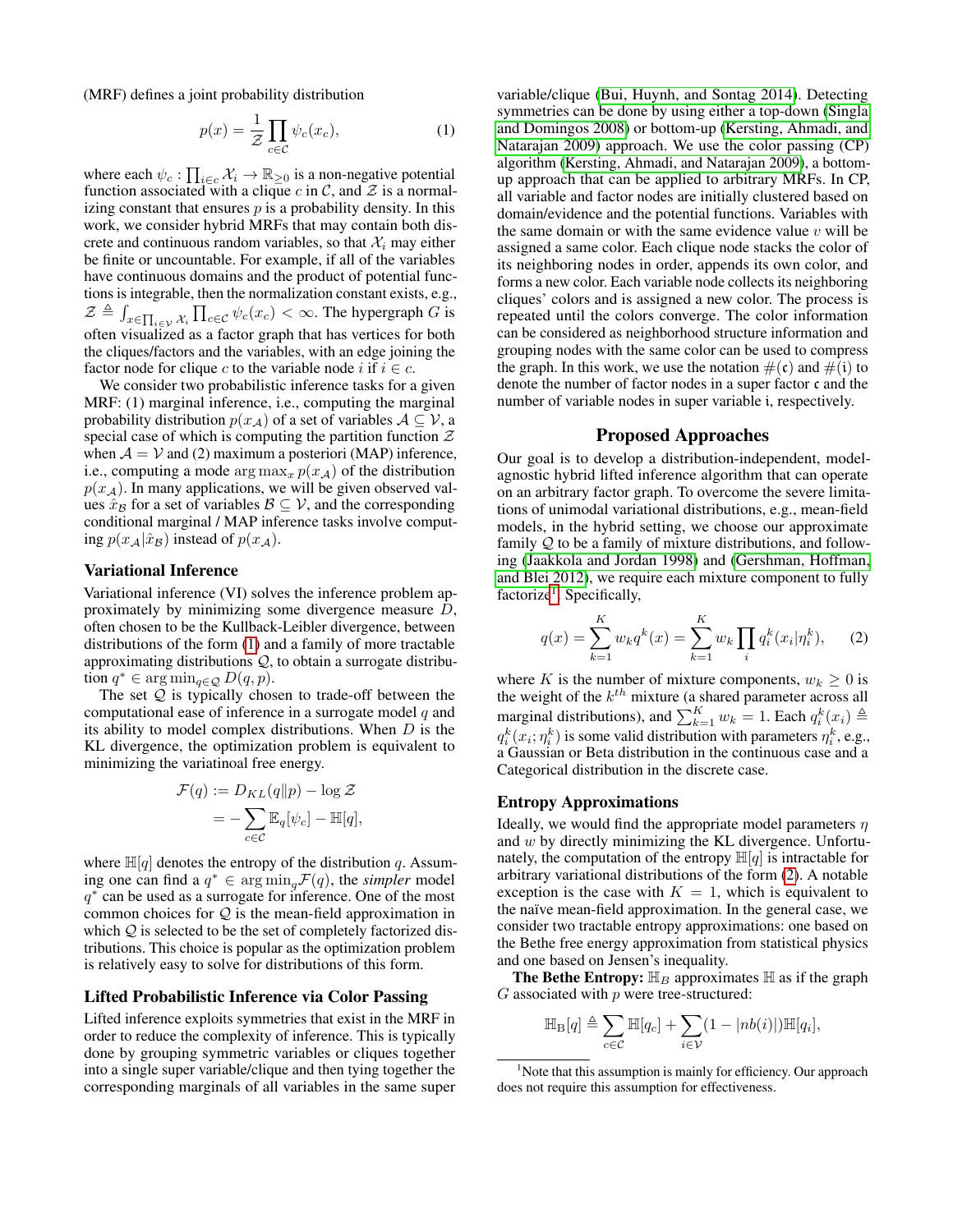where  $nb(i) = \{c \in C | i \in c\}$  is the set of cliques that contain node  $i$  in their scope. The Bethe free energy (BFE) is then defined as  $\mathcal{F}_{\text{B}}(q) \triangleq -\sum_{c} \mathbb{E}_{q}[\psi_c] - \mathbb{H}_B[q]$ .

The BFE approximation is exact whenever the hypergraph G is acyclic, i.e., tree-structured. While variational methods seek to optimize the variational objective directly, messagepassing algorithms such as belief propagation (BP) can also be used to find local optima of the BFE [\(Yedidia, Freeman,](#page-7-4) [and Weiss 2001\)](#page-7-4). As these types of message-passing algorithms can suffer from convergence issues, gradient based methods that optimize the variational objective directly are sometimes preferred in practice [\(Welling and Teh 2001\)](#page-7-11).

Jensen's Inequality: The non-parametric variational inference (NPVI) approximates the entropy using Jensen's inequality [\(Gershman, Hoffman, and Blei 2012\)](#page-7-9).

$$
\mathbb{H}_J[q] := -\sum_k w_k \log \left( \sum_j w_j \int q^k(x) q^j(x) dx \right) \quad (3)
$$

There are two reasons to prefer the Bethe entropy approx-imation over [\(3\)](#page-2-0). First, the BFE is exact on trees; for treestructured models, it's likely to outperform NPVI. Second, [\(3\)](#page-2-0) doesn't factorize over the graph, potentially making it less useful in distributed settings.

Conversely, one advantage of [\(3\)](#page-2-0) over the Bethe entropy is that it yields a provable lower bound on the partition function assuming exact computation. The Bethe entropy only provably translates into a lower bound on tree structured models or for special classes of potential functions [\(Ruozzi 2012;](#page-7-12) [Ruozzi 2013;](#page-7-13) [Ruozzi 2017\)](#page-7-14). Another known drawback of the BFE approximation is that, in the case of continuous random variables, it need not be bounded from below over the so-called local marginal polytope, a further relaxation of the varitional problem in which the optimization over distributions  $q \in \mathcal{Q}$  is replaced by a simpler optimization problem over only marginal distributions that agree on their univariate marginals. This unboundedness can occur even if p corresponds to a multivariate Gaussian distribution [\(Cseke](#page-7-15) [and Heskes 2011\)](#page-7-15). This potentially makes the BFE highly undesirable for continuous MRFs in practice.

However, for the optimization problem considered here (over a subset of what is referred to as the marginal polytope), it is known that the BFE is bounded from below for Gaussian p. Here, we prove that the BFE will be bounded from below over the marginal polytope for a larger class of probability distributions.

**Theorem 1.** *If there exists a collection of densities*  $g_i \in$  $\mathcal{P}(\mathcal{X}_i)$  *for each*  $i \in V$  *such that*  $\sup_{x \in \mathcal{X}} \frac{p(x)}{\prod_i g_i(x_i)} < \infty$ ,  $\lim_{q \in \mathcal{P}(\mathcal{X})} -\mathbb{E}_q[\log p] - \mathbb{H}_{\text{B}}[q] > -\infty$ , where  $\mathcal{P}(\mathcal{X})$  *is the set of all probability densities over*  $\mathcal{X} \triangleq \prod_{i \in V} \mathcal{X}_i$ , *i.e.*, *the BFE is bounded from below.*

A number of natural distributions satisfy the condition of the theorem: mean-field distributions, multivariate Gaussian distributions and their mixtures, bounded densities with compact support, etc. The proof of this sufficient condition constructs a lower bound on the BFE that is a convex function of q. Lagrange duality is then used to demonstrate that the lower bound is finite under the condition of the theorem.

# Lifting

Once model symmetries are detected using coloring passing or an alternative method, they can be encoded into the variational objective by introducing constraints on the marginal distributions, e.g., adding a constraint that all variables in the same super node have equivalent marginals. This is the approach taken by [\(Bui, Huynh, and Sontag 2014\)](#page-7-2) for lifted variational inference in discrete MRFs. For us, this leads to the following set of constraints.

<span id="page-2-1"></span>
$$
\forall i, j \in \mathfrak{i}, \sum_{k=1}^{K} q_i^k(x_i) = \sum_{k=1}^{K} q_j^k(x_j)
$$
 (4)

<span id="page-2-0"></span>If preferred, these constraints could be incorporated into the objective as soft penalty terms to encourage the solution to contain the appropriate symmetries as discovered by colorpassing. However, adding constraints of this form to the objective does not reduce the cost of performing inference in the lifted model. In order to make lifting tractable, we observe that the following constraints are sufficient for [\(4\)](#page-2-1) to hold.

<span id="page-2-2"></span>
$$
\forall i, j \in \mathfrak{i}, \forall_k, q_i^k(x_i) = q_j^k(x_j) \tag{5}
$$

Under the constraint [\(5\)](#page-2-2), we can simplify the variational objective by accounting for the shared parameters. As an example of how this works for the Bethe free energy approximation, consider a compressed graph  $\mathfrak G$  with a set of super variables  $\mathfrak V$  and a set of super factors  $\mathfrak C$ , each  $i \in \mathfrak V$  and each  $\mathfrak{c} \in \mathfrak{C}$  corresponds to  $\#(\mathfrak{i})$  variables and  $\#(\mathfrak{c})$  factors in the original graph. Variables in the super variable i share the same parameterized marginals. Based on this observation, we can simplify the computation of the unlifted BFE by exploiting these symmetries:

$$
\sum_{i \in \mathfrak{V}} \#(i) \cdot \mathbb{E}_{q_i(x_i)} \Big[ (1 - |nb(i)|) \log q_i(X_i) \Big] +
$$
  

$$
\sum_{\mathfrak{c} \in \mathfrak{C}} \#(\mathfrak{c}) \cdot \mathbb{E}_{q_{\mathfrak{c}}^k(x_{\mathfrak{c}})} \Big[ \log q_{\mathfrak{c}}(X_{\mathfrak{c}}) - \log \psi_{\mathfrak{c}}(X_{\mathfrak{c}}) \Big].
$$

Although the optimal value of the variational objective under the constraints [\(4\)](#page-2-1) or [\(5\)](#page-2-2) is always greater than or equal to that of the unconstrained problem, we expect gradient descent on the constrained optimization problem to converge faster and to a better solution as the optimal solution should contain these symmetries. The intuition for this is that that the solutions to the unconstrained optimization problem, i.e., approximate inference in the unlifted model, can include both solutions that do and do not respect the model symmetries.

#### Algorithm

Given a ground MRF  $p$  (possibly conditioned on evidence), we first obtain the variational distrubtion  $q^*$  by gradient descent on the variational objective  $\mathcal{F}(q)$  w.r.t. the parameters  $(w, \eta)$  of mean-field variational mixture q, where the *i*th marginal  $q_i^k$  is taken to be a Gaussian distribution for all continuous  $i \in V$  and a categorical distribution otherwise. The lifted variational inference algorithms additionally exploit symmetries by using [\(5\)](#page-2-2) to simplify the objective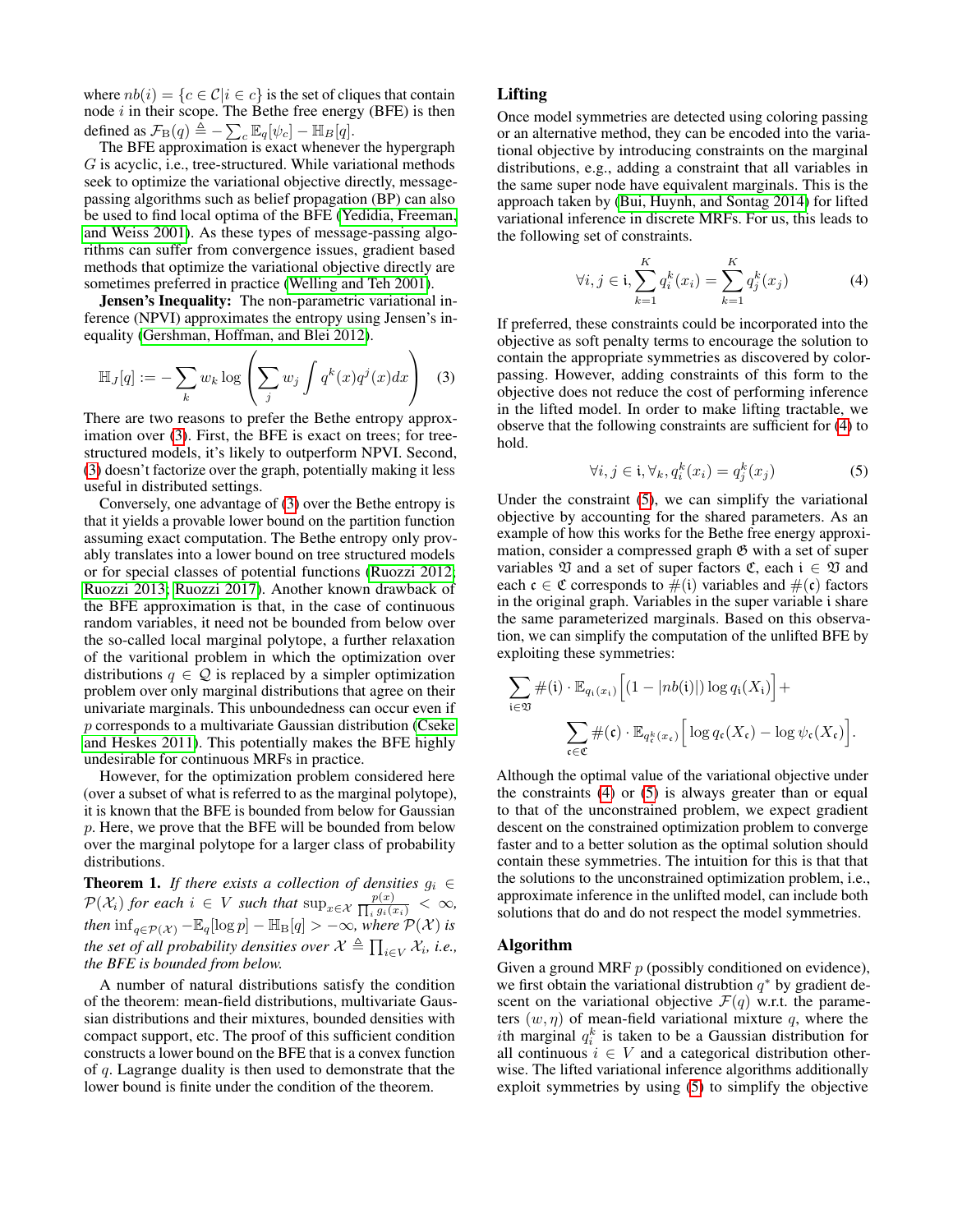and only optimize over the variational parameters  $\eta_i$  associated with the super variables  $i \in \mathfrak{V}$ ; after the optimization procedure, all the original variables contained in each super variable are assigned the same variational marginal parameters/distributions as in [\(5\)](#page-2-2). The expectations in the variational objectives can be approximated in different ways, e.g., sampling, Stein variational methods [\(Liu, Lee, and Jordan 2016\)](#page-7-16), etc. We approximate the expectations using Gaussian quadrature with a fixed number of quadrature points [\(Golub and](#page-7-17) [Welsch 1969\)](#page-7-17). Once  $q^*$  is obtained, given a set of query variables U, marginal inference is approximated by  $p(x_U) \approx$  $q^*(x_U) = \sum_{k=1}^K w_k \prod_{i \in U} q_i^{*k}(x_i)$ , and (marginal) MAP inference is approximated by  $\argmax_{x_U} q^*(x_U)$  via coordinate/gradient ascent.

# Coarse-to-Fine Lifting

A common issue in lifting methods is that introducing evidence breaks model symmetries as variables with different evidence values should be considered as different even if they have similar neighborhood structure in the graphical model. This issue is worse when variables can have continuous values: it is unlikely that two otherwise symmetric variables will receive the same exact evidence values. As a result, even with a small amount of evidence, many of the model symmetries may be destroyed, making lifting less useful. To counteract this effect, we propose a coarse-to-fine (C2F) approximate lifting method in the variational setting which is based on the assumption that the stationary points of a coarsely compressed graph and a finely compressed graph should be somewhat similar. A number of coarse-to-fine lifting schemes, which start with coarse approximate symmetries and gradually refine them, have been proposed for discrete MRFs [\(Habeeb et al.](#page-7-18) 2017; [Gallo and Ihler 2018\)](#page-7-3). Our approach is aimed specifically at introducing approximate symmetries to handle the above issue with continuous evidence.

Our C2F approximate lifting uses  $k$ -means clustering to group the continuous evidence values into s clusters,  $E_1, \ldots, E_s$ . For each cluster  $E_i \in \{E_1, \ldots, E_s\}$ , we denote the corresponding set of observation nodes as  $O_i$ . Each observed variable  $o \in O_i$  is treated as having the same evidence distribution  $b_{E_i}(x_o) = \mathcal{N}(\mu_{E_i}, \sigma_{E_i}^2)$ , where  $\mu_{E_i}$  and  $\sigma_{E_i}^2$  are the mean and variance of cluster  $E_i$ . With this formalism, the evidence clustering is coarse when  $s$  is small, but we can exploit more approximate symmetries, resulting in a more compressed lifted graph. As s increases, the evidence variables are more finely divided.

To apply this lifting process in variational inference, we interleave the operation of refining the compressed graph and gradient descent. The clustering is initialized with  $s = 1$  and CP is run until convergence to obtain a coarse compressed graph. Then, we perform gradient descent on the coarse compressed graph with the modified variational method. After a specified number of iterations, we refine the coarse compressed graph by splitting evidence clusters. We employ the k-means algorithm to determine the new evidence clusters, after which a refined compressed graph can be obtained through CP. We keep iterating this process until no evidence group

#### <span id="page-3-0"></span>Algorithm 1 Coarse-to-Fine Lifted VI

- 1: Input: A factor graph  $G$  with variables  $V$ , factors  $C$ , evidence E and splitting threshold  $\epsilon$
- 2: **Return:** The model parameters  $\eta$  and  $w$
- 3:  $\mathcal{E}, \eta, w \leftarrow$  initial clustering of continuous evidence and model parameters respectively
- 4:  $\mathfrak{G} \leftarrow$  run CP starting from initial colors based on domain/evidence and potential function
- 5: repeat
- 6:  $\eta, w \leftarrow$  run grad. descent on variational obj.
- 7: for each  $E_i \in \mathcal{E}$  do
- 8: **if**  $\sigma_{E_i}^2 > \epsilon$  **then**
- 9:  $\mathcal{E}_i \leftarrow$  Divide  $E_i$  in two using k-means

10:  $\mathcal{E} \leftarrow (\mathcal{E} \setminus E_i) \cup \mathcal{E}_i$ 

- 11: end if
- 12: end for
- 13: Assign new colors to evidence according to  $\mathcal E$
- 14:  $\mathfrak{G} \leftarrow$  run CP until convergence
- 15: until Converge

can be further split, e.g., when only one value remains or the variance of each cluster is below a specified threshold, and the optimization converges to a stationary point. A precise description of this process can be found in Algorithm [1.](#page-3-0) It is not necessary to rerun CP from the start after each split. We simply assign a new evidence group and a new color and resume CP from its previous stopping point.

# Experiments

We investigate the performance of the above lifted variational approach on a variety of both real and synthetic models. We aim to answer the following questions explicitly:

- Q1: Do the proposed variational approaches yield accurate MAP and marginal inference results?
- Q2: Does lifting result in significant speed-ups versus an unlifted variational method?
- Q3: Does C2F lifting yield accurate results more quickly for queries with continuous evidence?

To answer these questions, we compare the performance of our variational approach with different entropy approximations (BVI for Bethe approximation and NPVI for the Jensen lower bound) with message-passing algorithms including our own lifted version of Expectation Particle BP (EPBP) [\(Lienart, Teh, and Doucet 2015\)](#page-7-19) and Gaussian BP (GaBP). To illustrate the generality of the proposed approach, we consider different settings – Relational Gaussian Models (RGMs) [\(Choi, Amir, and Hill 2010\)](#page-7-6), Relational Kalman Filters (RKFs) [\(Choi, Guzman-Rivera, and Amir 2011\)](#page-7-7), and (Hybrid) Markov Logic Networks (HMLNs) [\(Richardson and](#page-7-20) [Domingos 2006;](#page-7-20) [Wang and Domingos 2008\)](#page-7-21).

For evaluation, we generally report the  $\ell_1$  error of MAP predictions and KL divergence  $D_{KL}(p_i||q_i)$  averaged across all univariate marginals  $i$  in the (ground) conditional MRF. As the models in the RGM and RKF experiments are Gaussian MRFs, their marginal means and variances can be computed exactly by matrix operations. For the HMLN experiments, the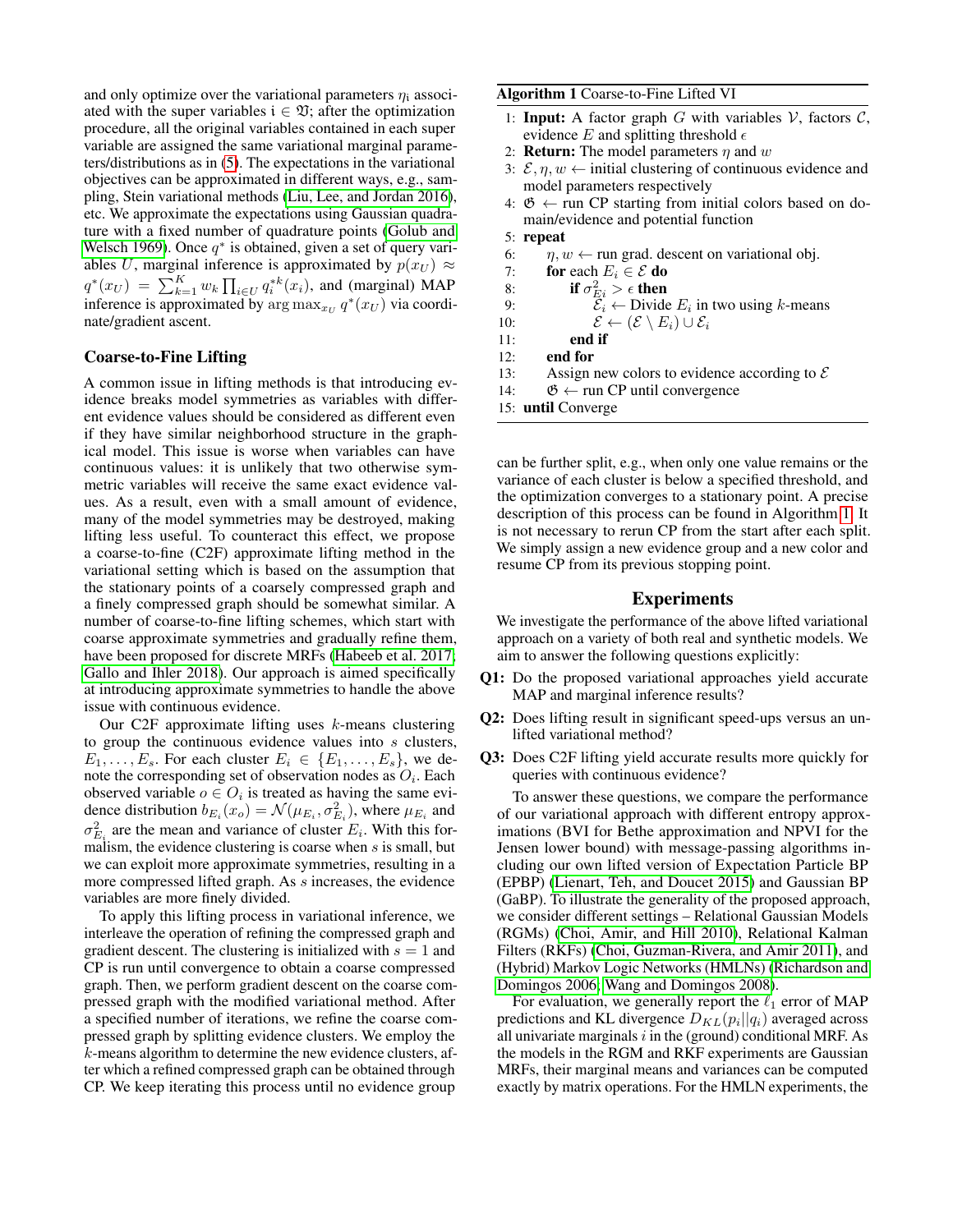<span id="page-4-1"></span>

Figure 1: Visualization of typical marginal distribution estimates produced by BVI and NPVI on the toy HMLN experiment, using  $K = 5$ . The lifted solutions were similar.

exact ground truth can be obtained by direct methods when the number of random variables in the conditional MRF is small. For timing experiments, unless otherwise noted, were performed on a single core of a machine with a 2.2 GHz Intel Core i7-8750H CPU and 16 GB of memory. Source code is implemented with Python3.6 and is available online [github.com/leodd/Lifted-Hybrid-Variational-Inference.](github.com/leodd/Lifted-Hybrid-Variational-Inference)

# Hybrid MLNs

We first consider a toy HMLN with known ground truth marginals in order to assess the accuracy of the different variational approaches in the hybrid setting. Then, we showcase the efficiency of our methods, particularly via lifting, on larger-scale HMLNs of practical interest, comparing against a state-of-the-art sampling baseline.

Toy Problem We construct a hybrid MLN for a *position* domain:

$$
0.1: in(A, Box) \land in(B, Box) \rightarrow attractedTo(A, B)
$$
  

$$
0.2: \neg attractedTo(A, B) \cdot [pos(A) = p1] +
$$
  

$$
attractedTo(A, B) \cdot [pos(B) = p2],
$$

where  $A$  and  $B$  are different classes of objects in some physics simulation, Box is the class of box instances, and  $p1, p2$  are real values corresponding to object positions. The first formula states that object  $A$  is attracted to  $B$  when they are in the same box; the second states that if A is attracted to  $B$ , then  $A$  is likely at position  $p1$ , otherwise  $B$  is likely at position  $p2$ . Predicates in and  $attracted To$  have discrete domain  $\{0, 1\}$ , while pos is real-valued.

Unlike standard MLNs, where the value of a formula can be computed with logical operations, an HMLN defines continuous operations for hybrid formulas. In the second formula,  $\alpha = \beta$  is shorthand for the feature function  $-(\alpha - \beta)^2$ ; note that the corresponding linear Gaussian potential  $\psi(x_1, x_2) = e^{-(x_1 - x_2)^2}$  is *not normalizable*. The marginals of  $pos(A)$  and  $pos(B)$  will generally be multimodal, specifically mixtures of Gaussians; with multiple object instances, unimodal variational approximations like mean-field will likely be inaccurate. Note that the number of mixture components in the marginal distributions is exponential in the number of joint discrete configurations in the

<span id="page-4-0"></span>Table 1: Results of variational methods on toy HMLN.

| Algorithm     | Average KL-Divergence |                         |                   |
|---------------|-----------------------|-------------------------|-------------------|
|               | $K=1$                 | $K=3$                   | $K=5$             |
| <b>BVI</b>    | $0.513 \pm 0.947$     | $0.009 \pm 0.006$       | $0.009 \pm 0.007$ |
| L-BVI         | $0.039 \pm 1e - 5$    | $0.004 + 0.001$         | $0.004 \pm 0.002$ |
| <b>NPVI</b>   | $4.586 \pm 2.977$     | $0.026 \pm 0.007$       | $0.022 \pm 0.003$ |
| L-NPVI        | $1.978 \pm 3.878$     | $0.038 \pm 0.002$       | $0.039 \pm 0.001$ |
| Algorithm     |                       | Average $\ell_1$ -error |                   |
|               | $K=1$                 | $K=3$                   | $K=5$             |
| <b>BVI</b>    | $0.227 \pm 0.440$     | $0.059 \pm 0.026$       | $0.049 \pm 0.035$ |
| L-BVI         | $0.007 \pm 1e - 4$    | $0.049 \pm 0.027$       | $0.020 \pm 0.012$ |
| <b>NPVI</b>   | $1.641 \pm 1.106$     | $0.007 \pm 4e - 4$      | $0.012 \pm 0.009$ |
| <b>L-NPVI</b> | $0.671 \pm 1.327$     | $0.012 \pm 0.006$       | $0.012 \pm 0.006$ |

ground MRF, so we consider a small model in which exact inference is still tractable, generating 2, 3, and 2 instances of the A, B, and Box classes respectively. The resulting ground MRF contains 16 discrete random variables yielding marginals with  $2^{16}$  mixture components. We emphasize that the small model size is only for the purpose of evaluation against brute-force exact inference; our methods can scale to much larger models.

We performed marginal inference on the continuous nodes and report results against ground truth in Table [1,](#page-4-0) using BVI, NPVI, and their lifted versions (dubbed L-BVI and L-NPVI). All methods tend to give improved performance as the number of mixture components  $(K)$  increases indicating that the number of mixture components is indeed important for accuracy in multimodal settings. However, increasing  $K$  generally makes the optimization problem more difficult, requiring more iterations for convergence. We note that even though L-BVI reported a lower  $\ell_1$  error with  $K = 1$ , the KL-divergence of this was larger than at  $K = 3$  or 5, indicating that it converged to a good local optimum for the MAP task but not as good for the marginal inference task. This distinction can be seen more broadly across the two entropy approximations for this problem, as BVI/L-BVI generally gave better fits to the marginals than NPVI/L-NPVI, whereas NPVI/L-NPVI performed better at estimating the marginal modes. See Figure [1](#page-4-1) for an example illustration of marginals produced by the different entropy approximations.

It is also worth noting that *lifting seems to act as a regularizer* here: when the number of mixture components is small, both the lifted versions outperformed their unlifted counterparts, e.g., at  $K=1$ . This suggests that lifting may both reduce computational cost (30% to 40% speedup on this model) and encourage the optimization procedure to end up in better local optima, which positively answers Q1 and Q2.

Larger-scale Problems Next, we consider two larger scale HMLNs of practical interest. The Paper Popularity HMLN domain is determined by the following formulas.

- $0.3: Paper Popularity(p) = 1.0$
- $0.5: SameSession(t1, t2)$ 
	- $[Topic Popularity(t1) = Topic Popularity(t2)]$
- $0.5: In(p, t)$ 
	- $[Paper Popularity(p) = Topic Popularity(t)],$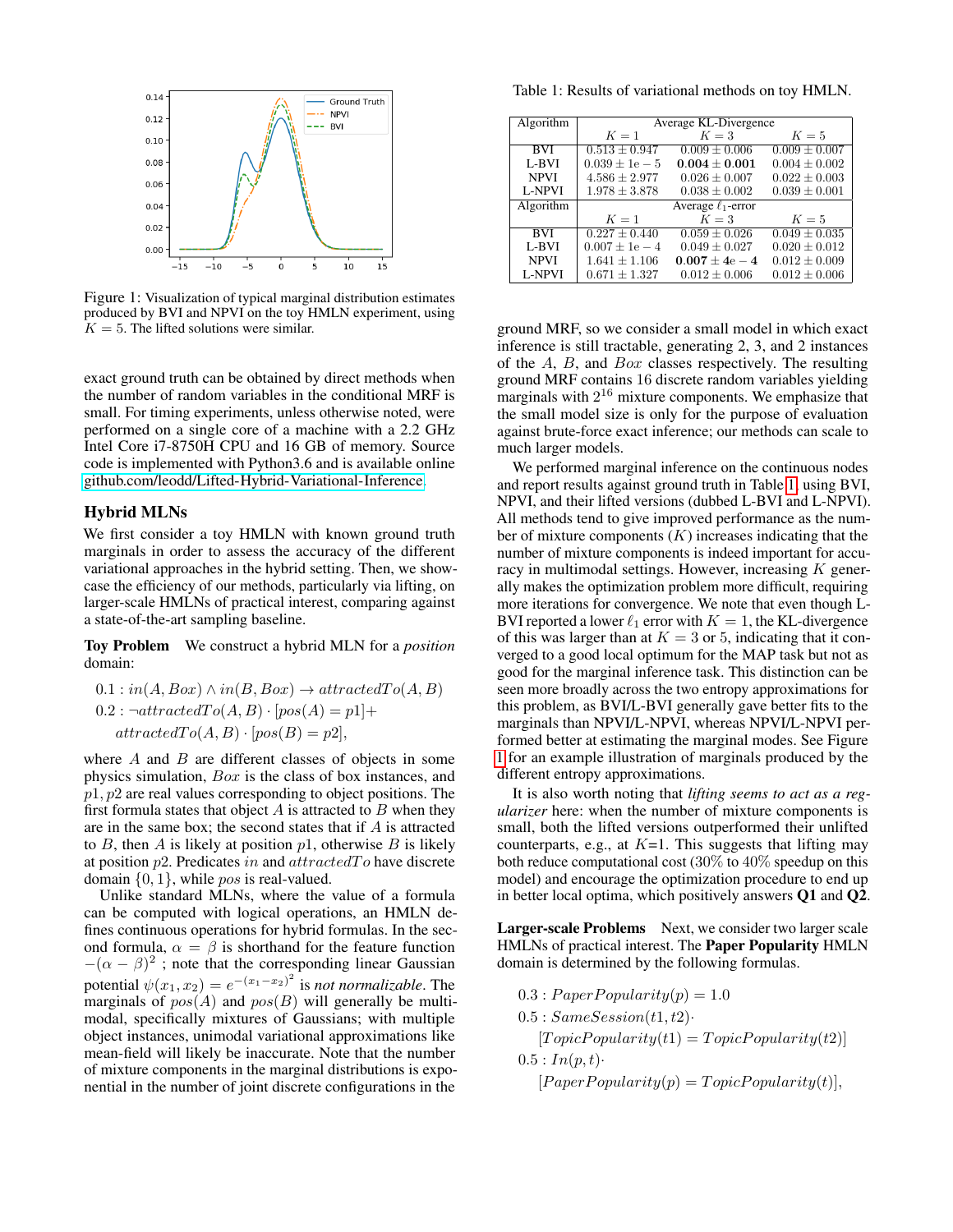<span id="page-5-0"></span>

Figure 2: Comparison of the negative log probability of the approximate MAP assignment versus running time.

where  $PaperPopularity(p)$  and  $TopicPopularity(t)$  are continuous variables in  $[0, 10]$ , indicating the popularity of paper and topic.  $SameSession(t1, t2)$  and  $In(p, t)$  are Boolean variables, indicating if two topics are in the same session, and if a paper  $p$  belongs to a topic  $t$ , respectively. The first formula specifies a prior on paper popularity. The second clause states that two topics tend to have the same popularity if they are in the same session, and the third clause states that if a paper is in a topic, then the popularity of the topic and the paper are likely to be the same. We instantiate 300 paper instances and 10 topic instances, which results in 3, 400 variable nodes and 3, 390 factor nodes in the grounded MRF. We generated random evidence for the model, where 70% of the papers and 70% of the topics were assigned a popularity from a uniform distribution  $U(0, 10)$ . For 70% of the papers p and all topics t, we assign  $In(p, t')$ and  $SameSession(t, t')$  for all possible  $t' \in Topic$  using a Bernoulli distribution ( $p = 0.5$ ).

The Robot Mapping HMLN domain contains 3 discrete relational variables, 2 continuous relational variables, and 10 formulas, as described in the Alchemy tutorial [\(Wang and](#page-7-21) [Domingos 2008\)](#page-7-21). The instances and evidences are from real world robot scanning data, which result in a grounded MRF with 1591 random variables and 3182 factors.

Results: We performed MAP inference with the variational methods and evaluated them against Hybrid MaxWalkSAT (HMWS) [\(Wang and Domingos 2008\)](#page-7-21). Each method is evaluated by computing the energy  $E(\hat{x}) =$ 

Table 2: Evaluation of various methods on RGM.

<span id="page-5-2"></span><span id="page-5-1"></span>

Figure 3: Comparison of rate of convergence between BVI, L-BVI, and C2F-BVI with 20% evidence, on RGM.

 $-\log(\prod_{c \in \mathcal{C}} \psi_c(\hat{x}_c))$ , essentially the negative log probability, of the approximate MAP configuration that it produces. For HMWS, we set the greedy probability to 0.7, the standard deviation of the Gaussian noise to 0.3, and disabled re-running for fair comparison. For the variational methods, we used ADAM with learning rate 0.2 for optimization.

As can be seen in Figure [2,](#page-5-0) in both domains, the MAP assignment produced by the variational methods is significantly better than the one by HMWS, providing evidence for Q1. In addition, given the amount of continuous evidence, there is not a significant performance difference between BVI and Lifted BVI. However, C2F BVI takes less significantly less time to converge to a good solution than both BVI and Lifted BVI, providing strong evidence for Q3, namely that C2F results in better accuracy more quickly.

#### Relational Gaussian Model

In this experiment, we performed approximate inference on a Relational Gaussian Model (RGM) with the recession domain from [\(Cseke and Heskes 2011\)](#page-7-15). The RGM has three relational atoms  $Market(S), Loss(S, B), Revenue(B)$  and one random variable Recession, where S and B denote two sets of instances, the categories of market and banks respectively. For testing, we generated 100 Market and 5 Bank instances, and used the ground graph as input. To assess the impact of lifting and C2F, we randomly chose 20% of the variables in the model, assigned them a value uniformly randomly from [−30, 30], and then performed conditional MAP and marginal inference.

Figure [3](#page-5-1) plots the value of the free energy, i.e., the variational objective, versus time for BVI, L-BVI, and C2F-BVI. All three methods used the Adam optimizer with learning rate  $0.2, \beta_1 = 0.9, \beta_2 = 0.999$ . The plot shows that C2F-BVI converges faster than L-BVI, which is in turn faster than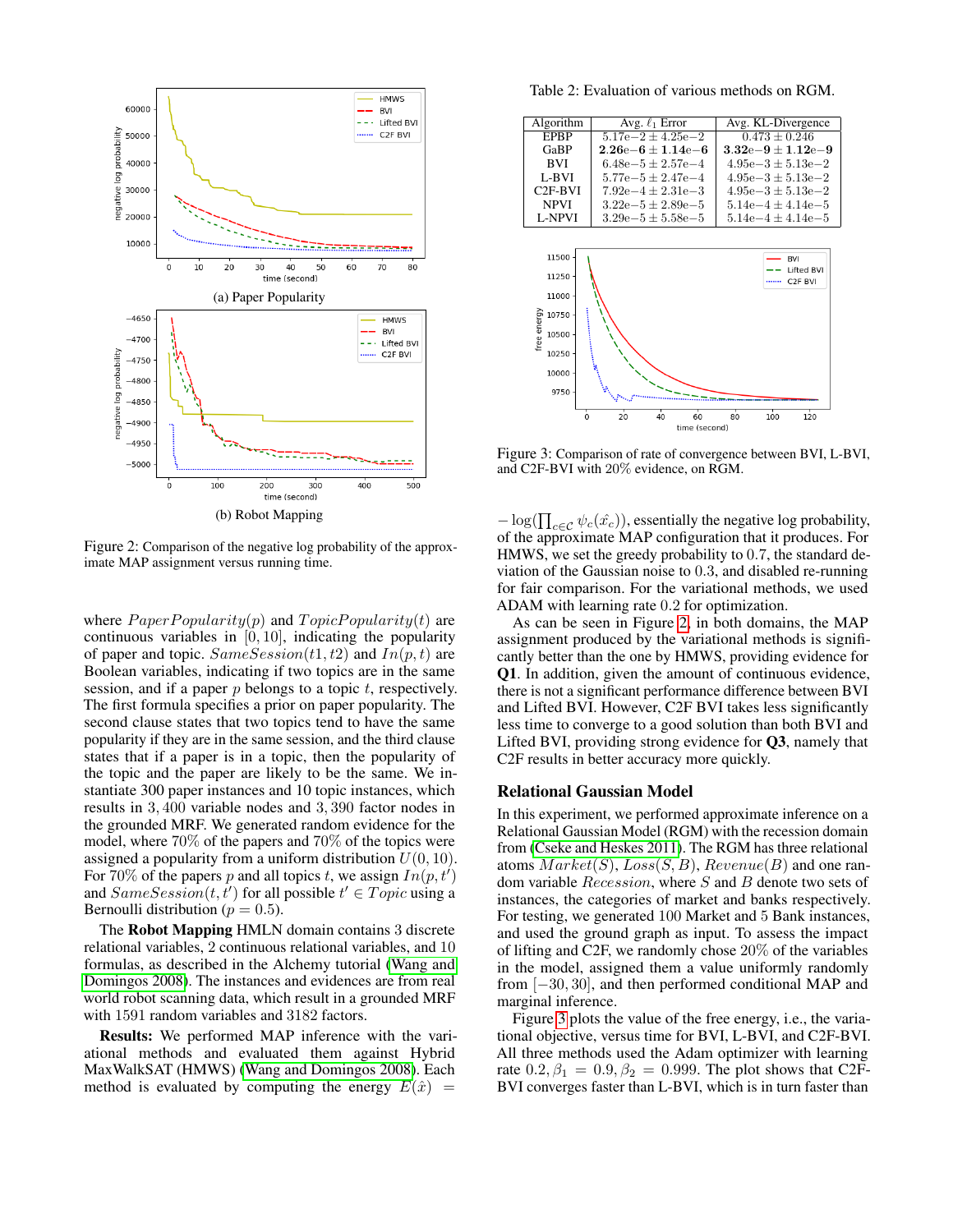BVI. Note that the sawtooth shape of C2F-BVI is a result of evidence splitting. This provides evidence that lifting and C2F do reduce the time cost of inference, answering Q2 and Q3 in the affirmative.

To assess the accuracy of the variational methods, we randomly chose 5% to 20% of the random variables and generated evidence values as in the previous task. We randomly generated five evidence settings and evaluated all variational methods with the same setup as above as well as EPBP with 20 sampling points and GaBP. All algorithms were run until convergence and compared against the ground truth. As Table [2](#page-5-2) shows, on this simple unimodal model, all variational methods have very low error and low KL-Divergence, while EPBP has higher error introduced by the sampling procedure, providing evidence for Q1 that the variational approach is accurate in this case. In this unimodal case, NPVI appears to outperform BVI. We note that, as a general observation, NPVI tends to do better than BVI at estimating the mode of the distribution, but in multimodal settings, tends to result in a higher KL-divergence than BVI.

#### Relational Kalman Filtering

To further investigate Q1, we performed an experiment with Relational Kalman Filters (RKFs). A standard Kalman filter (KF) models the transition of a dynamic system with  $x_{t+1} =$  $Ax_t + w$  with noise  $o_t = Cx_t + v$ , where A denotes the transition matrix and C represents the observation matrix. A key assumption in KF is that the transition and noise follow a normal distribution, i.e.,  $w \sim \mathcal{N}(0, Q)$ , and  $v \sim \mathcal{N}(0, R)$ , for covariance matrices Q and R. The RKF model defines a lifted KF, i.e. similar state variables and similar observation nodes share the same transition and observation model.

In this experiment, we use extracted groundwater level data from the Republican River Compact Association model [\(McKusick 2003\)](#page-7-22). The data set contains a record over 850 months of the water level data for 3,420 wells. We followed the same data preprocessing steps as in [\(Choi et al.](#page-7-23) 2015), where wells in the same area are grouped together and are assumed to share same transition and observation0 model. We test our algorithms on two different structure settings, a tree-structured model and a model with cycles. For the treestructured model, we define the matrices  $A = \alpha \cdot I$ ,  $C = I$ ,  $Q = \beta \cdot I$ ,  $R = \gamma \cdot I$  where  $\alpha \sim U(0.5, 1)$ ,  $\beta \sim U(5, 10)$ ,  $\gamma \sim U(1, 5)$  and *I* is the identity matrix. For general model, we select  $A = \alpha \cdot I + 0.01$  and  $Q = \beta \cdot J$ , where J is the matrix of ones, and other matrices are as before. We chose 20 months of record as the observation of the model. Note that the model defined has a linear Gaussian potential  $\exp((x_{t+1} - Ax_t)^2/\sigma^2)$  with the number of state variables as its dimension, which makes inference challenging. For simplicity, we expressed the model as a product pairwise potentials.

We compared our variational methods and EPBP against GaBP. The variational methods used Adam optimizer with learning rate 0.2; EPBP used 20 particle points. Table [3](#page-6-1) reports the resulting avg  $\ell_1$  difference and KL-divergence of the MAP estimate of the last time step nodes against GaBP. The variational methods are quite accurate in this model, owing mostly to the unimodality of the marginals, providing evi-

<span id="page-6-1"></span>Table 3: Accuracy of lifted inference methods for RKFs against GaBP.

|       | Algorithm           | $\ell_1$ Diff.(GaBP)  | time(s) |
|-------|---------------------|-----------------------|---------|
| Tree  | <b>EPBP</b>         | $0.18 \pm 0.15$       | 233.6   |
|       | <b>BVI</b>          | $2.86e-5 \pm 3.71e-5$ | 577.2   |
|       | L-BVI               | $1.88e-5 \pm 1.85e-5$ | 23.0    |
|       | $C2F-BVI$           | $1.64e-5 \pm 1.80e-5$ | 22.8    |
| Cycle | <b>EPBP</b>         | $0.34 \pm 0.41$       | 149.2   |
|       | <b>BVI</b>          | $3.26e-5 \pm 5.08e-5$ | 222.1   |
|       | L-BVI               | $4.65e-5 \pm 5.78e-5$ | 151.0   |
|       | C <sub>2F-BVI</sub> | $2.16e-4 \pm 4.38e-4$ | 140.8   |

dence in support of Q1 for this setting, even when the graph contains cycles. The variational methods also obtained better KL-divergence than EPBP, and the KL-divergence of all methods would likely further reduce with additional mixture components/particles.

Significant speed-ups are obtained by the lifted methods with a small improvement in the case of C2F. Note that the times are for the relative comparison of the lifting, and while they do indicate significant performance improvements from lifting, answering Q2 affirmatively, they should not be used to compare EPBP and BVI as no implementations were optimized for performance in this case. As the variational methods can also be efficiently implemented in Tensorflow, we also provide timing experiments in a high performance setting for BVI/NPVI and their lifted versions. For BVI/L-BVI, the TensorFlow implementation took 107.8/5.6s to run on the tree model and 16.3/12.6s on the cycle model; NPVI/L-NPVI took 105.7/5.11s and 15.7/12.8s on the tree and cycle models respectively, and gave identical performance to BVI/L-BVI.

#### **Discussion**

We presented distribution-independent, model-agnostic hybrid lifted inference algorithm that makes minimal assumptions on the underlying distribution. In addition, we presented a simple coarse-to-fine approach for handling symmetry breaking as a result of continuous evidence. We showed experimentally that the lifted and the coarse-to-fine variational methods compare favorably in terms of accuracy against exact and particle based methods for MAP and marginal inference tasks and can yield speed-ups over their non-lifted counterparts that range from moderate to significant, depending on the amount of evidence and the distribution of the evidence values. Finally, we provided a sufficient condition under which the BFE over the marginal polytope is bounded from below and showing that the BFE approximations yields a nontrivial approximation to the partition function in these cases.

# References

<span id="page-6-0"></span>[Ahmadi, Kersting, and Sanner 2011] Ahmadi, B.; Kersting, K.; and Sanner, S. 2011. Multi-evidence lifted message passing, with application to PageRank and the Kalman filter. In *Proceedings of the 20th International Joint Conference on Artificial Intelligence*.